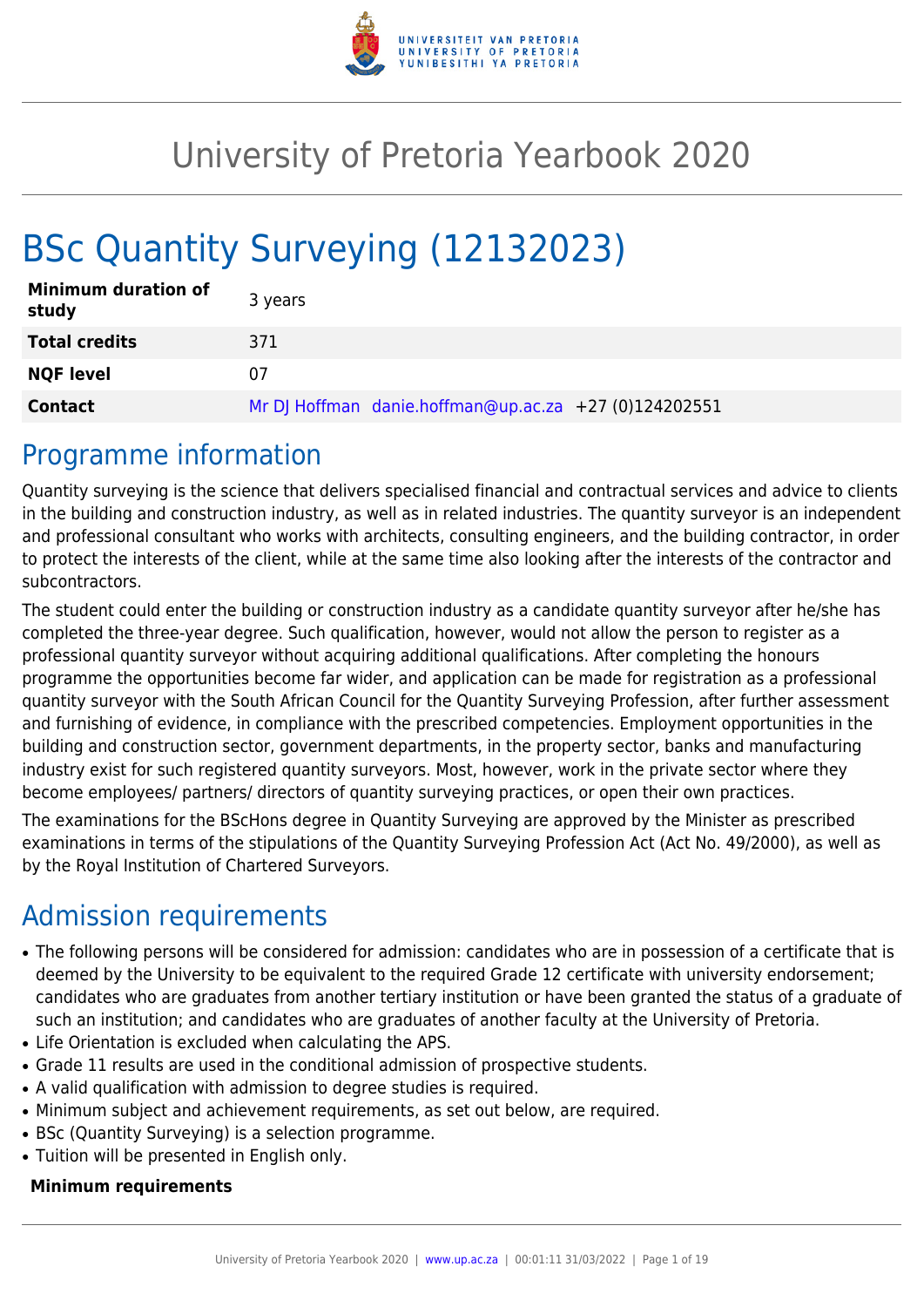

| <b>Achievement level</b><br><b>English Home</b><br>Language or |          |                    |          |                                       |          |            |
|----------------------------------------------------------------|----------|--------------------|----------|---------------------------------------|----------|------------|
| <b>English First</b><br><b>Additional</b><br>Language          |          | <b>Mathematics</b> |          | <b>Physical Science or Accounting</b> |          | <b>APS</b> |
| NSC/IEB                                                        | AS Level | NSC/IEB            | AS Level | NSC/IEB                               | AS Level |            |
| 5                                                              |          | 5                  |          | 4                                     |          | 30         |

\* Cambridge A level candidates who obtained at least a D in the required subjects, will be considered for admission. International Baccalaureate (IB) HL candidates who obtained at least a 4 in the required subjects, will be considered for admission.

## Other programme-specific information

**Please Note:** Students with Maths 4, should take STK 113 and STK 123 (instead of STK 110) during their first year of study and STK 120 during their second year of study.

The degree is awarded if all the prescribed modules have been passed.

## Promotion to next study year

## **Promotion to the second semester of the first year and to the second year of study**

- a. A newly registered first-year student who failed all the prescribed modules for the programme at the end of the first semester shall not be readmitted to the School for the Built Environment in the second semester.
- b. A student who complies with all the requirements of the first year of study, or has at least obtained 110 credits, is promoted to the second year of study.
- c. A student who has not obtained at least 70% of the credits of the first year of study after the November examinations must reapply for admission should he/she intend to continue with his/her studies. Written application must be submitted to the student administration of the School for the Built Environment no later than 12 January. Late applications will be accepted only in exceptional circumstances after approval by the Dean and conditions of readmission as determined by the admissions committee shall apply should first-year students be readmitted.
- d. Students who have not passed all the prescribed modules of the first year of study, as well as students who are readmitted in terms of (c) must register for the outstanding modules of the first year.
- e. A student who is repeating his/her first year, may, on recommendation of the relevant head of department and with the approval of the Dean, be permitted to enrol for modules of the second year of study in addition to the first-year modules which he or she failed, providing that he or she complies with the prerequisites for the second-year modules and that no timetable clashes occur. The number of credits per semester for which a student registers may not exceed the prescribed number of credits per semester by more than 16 credits.

## **Promotion to the third year of study**

- a. A student who complies with all the requirements of the second year of study, or has at least obtained 230 credits, is promoted to the third year of study provided that no first year module(s) are outstanding.
- b. The Dean may, on the recommendation of the Head of Department, allow a student, who qualifies for promotion to a subsequent year of study, but who has not passed all the modules of that year, to carry over those modules to the next or a later year.
- c. The number of credits per semester for which a student registers may not exceed the prescribed number of credits per semester by more than 16 credits and the prerequisites must be met.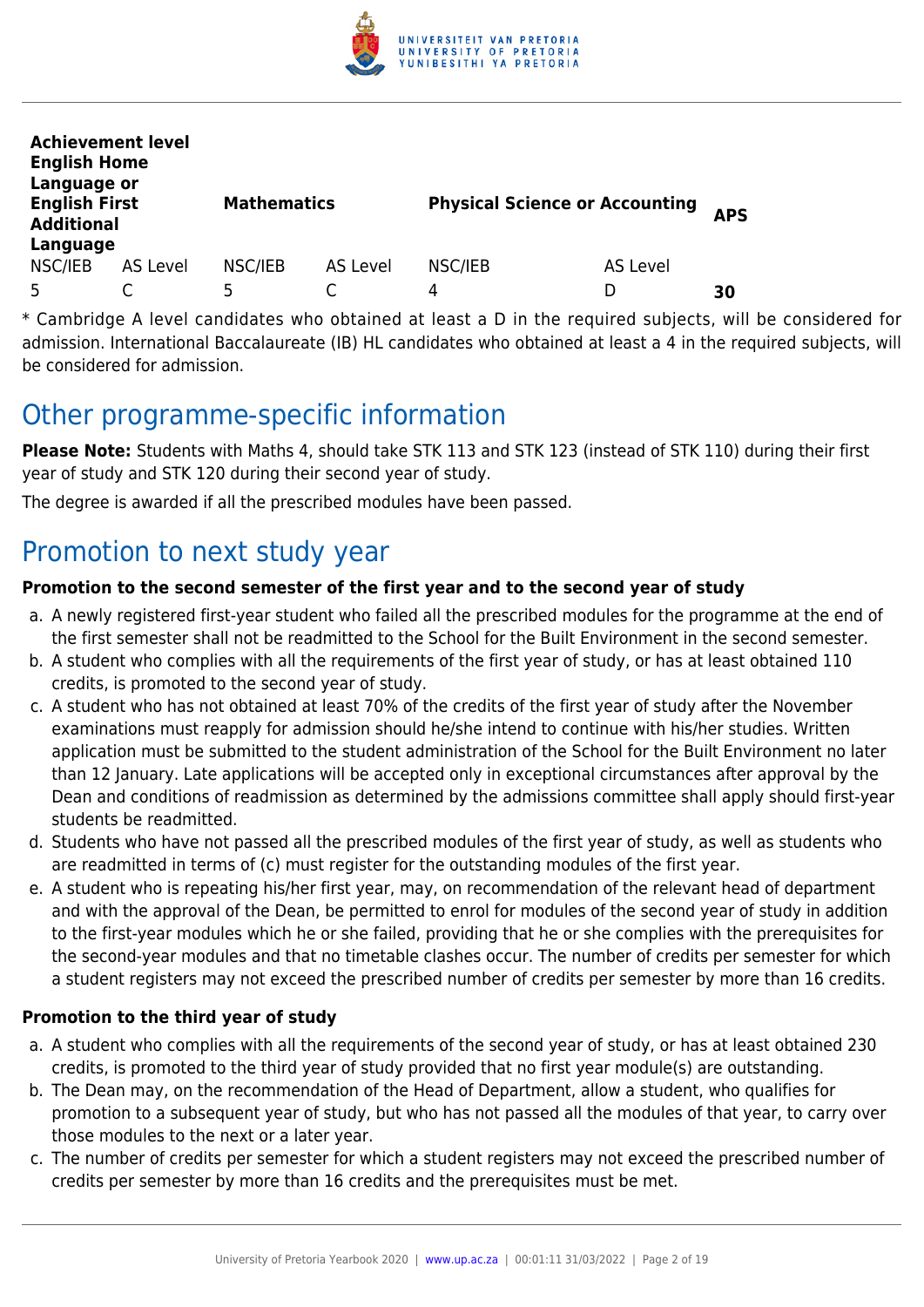

- d. A student who complies with all the requirements for the degree with the exception of one year module or two semester modules, in which a final mark of at least 40% has been obtained, may be admitted to a special examination in the module(s) concerned, at the start of the ensuing semester.
- e. On the recommendation of the Head of Department, in exceptional circumstances deviation from the abovementioned stipulations, may be approved by the Faculty Executive Committee, provided that no timetable clashes occur.

## Pass with distinction

The degree is conferred with distinction on a student:

- i. if no module of the second and third study year was repeated and a weighted average of at least 75% was obtained in one year in all the modules (excluding JCP 201), of the final study year;
- ii. the degree programme was completed within the prescribed three study years, and the final study year modules were passed on first registration without any supplementary or special examinations.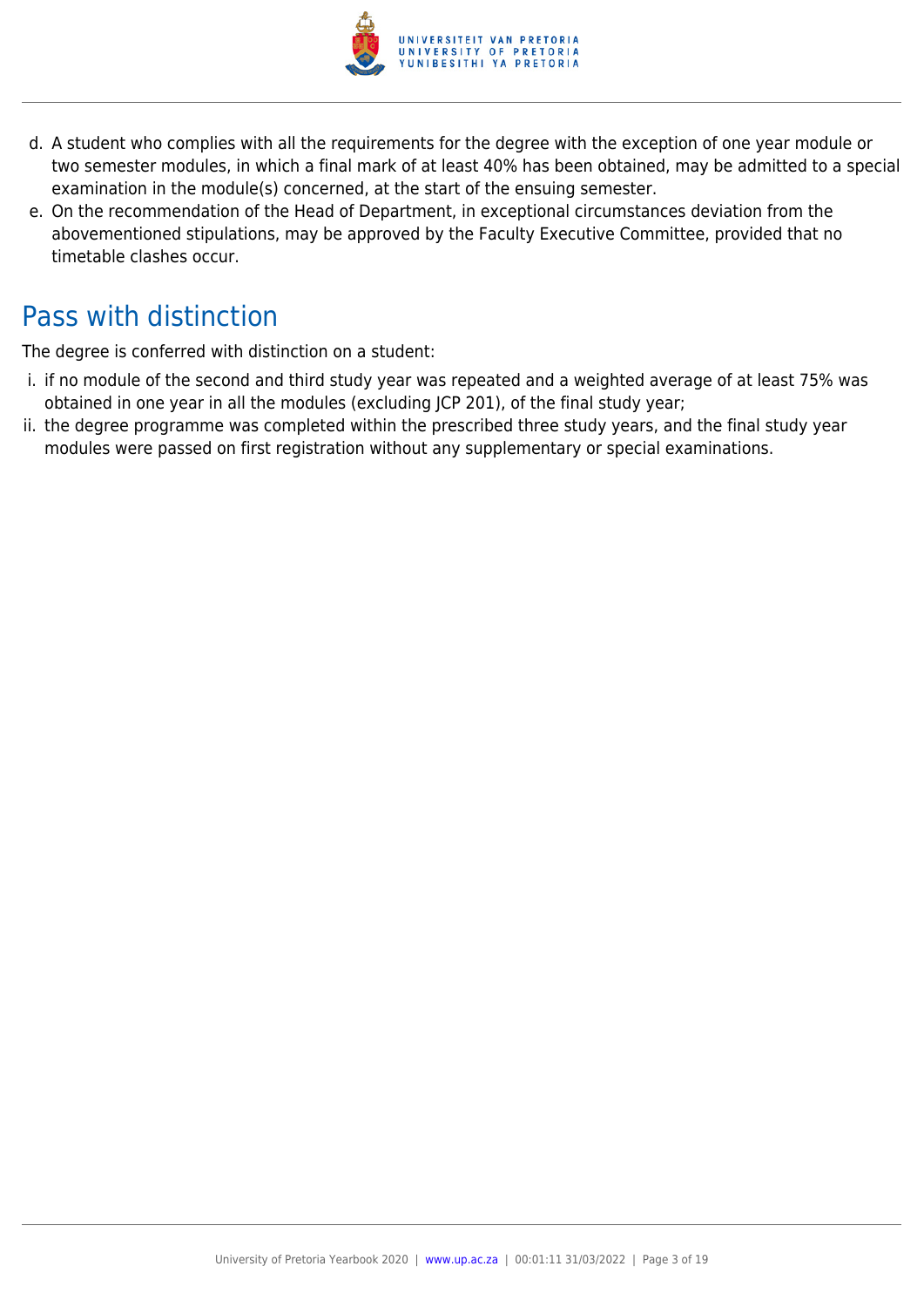

## Curriculum: Year 1

**Minimum credits: 126**

## **Fundamental modules**

## **Academic information management 111 (AIM 111)**

| <b>Module credits</b>         | 4.00                                                                                                                                                                                                                                                                                                                          |
|-------------------------------|-------------------------------------------------------------------------------------------------------------------------------------------------------------------------------------------------------------------------------------------------------------------------------------------------------------------------------|
| Service modules               | Faculty of Engineering, Built Environment and Information Technology<br><b>Faculty of Education</b><br>Faculty of Economic and Management Sciences<br><b>Faculty of Humanities</b><br>Faculty of Law<br><b>Faculty of Health Sciences</b><br>Faculty of Natural and Agricultural Sciences<br>Faculty of Theology and Religion |
| <b>Prerequisites</b>          | No prerequisites.                                                                                                                                                                                                                                                                                                             |
| <b>Contact time</b>           | 2 lectures per week                                                                                                                                                                                                                                                                                                           |
| Language of tuition           | Module is presented in English                                                                                                                                                                                                                                                                                                |
| <b>Department</b>             | <b>Information Science</b>                                                                                                                                                                                                                                                                                                    |
| <b>Period of presentation</b> | Semester 1                                                                                                                                                                                                                                                                                                                    |

#### **Module content**

Find, evaluate, process, manage and present information resources for academic purposes using appropriate technology.

## **Academic information management 121 (AIM 121)**

| <b>Module credits</b>         | 4.00                                                                                                                                                                                                                                                                                                                                                                  |
|-------------------------------|-----------------------------------------------------------------------------------------------------------------------------------------------------------------------------------------------------------------------------------------------------------------------------------------------------------------------------------------------------------------------|
| Service modules               | Faculty of Engineering, Built Environment and Information Technology<br><b>Faculty of Education</b><br>Faculty of Economic and Management Sciences<br><b>Faculty of Humanities</b><br>Faculty of Law<br><b>Faculty of Health Sciences</b><br>Faculty of Natural and Agricultural Sciences<br>Faculty of Theology and Religion<br><b>Faculty of Veterinary Science</b> |
| <b>Prerequisites</b>          | No prerequisites.                                                                                                                                                                                                                                                                                                                                                     |
| <b>Contact time</b>           | 2 lectures per week                                                                                                                                                                                                                                                                                                                                                   |
| <b>Language of tuition</b>    | Module is presented in English                                                                                                                                                                                                                                                                                                                                        |
| <b>Department</b>             | <b>Informatics</b>                                                                                                                                                                                                                                                                                                                                                    |
| <b>Period of presentation</b> | Semester 2                                                                                                                                                                                                                                                                                                                                                            |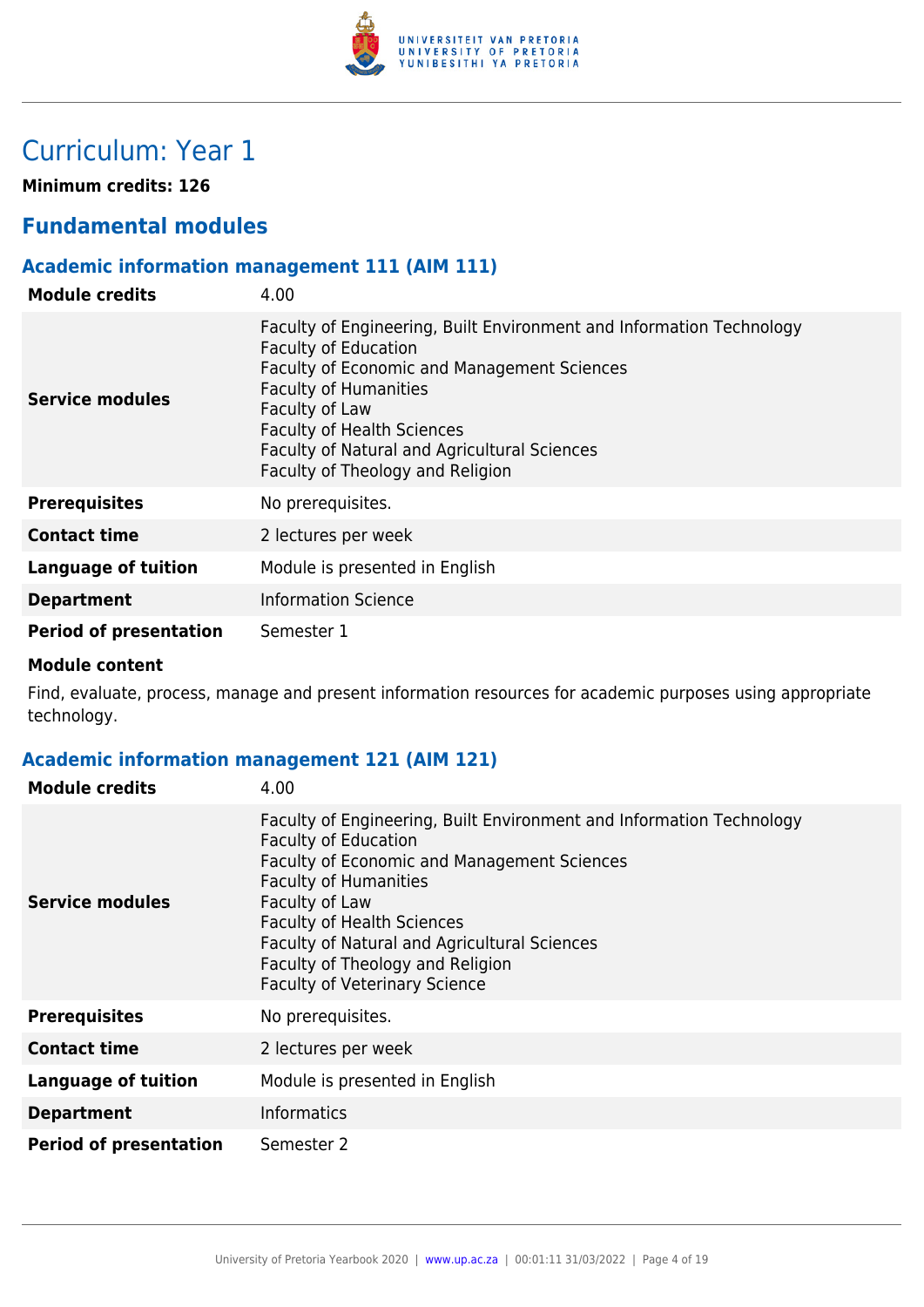

Apply effective search strategies in different technological environments. Demonstrate the ethical and fair use of information resources. Integrate 21st-century communications into the management of academic information.

## **Academic literacy for Construction Economics 122 (ALL 122)**

| <b>Module credits</b>         | 6.00                                                                 |
|-------------------------------|----------------------------------------------------------------------|
| <b>Service modules</b>        | Faculty of Engineering, Built Environment and Information Technology |
| <b>Prerequisites</b>          | No prerequisites.                                                    |
| <b>Contact time</b>           | 1 web-based period per week, 2 lectures per week                     |
| <b>Language of tuition</b>    | Module is presented in English                                       |
| <b>Department</b>             | Unit for Academic Literacy                                           |
| <b>Period of presentation</b> | Semester 1                                                           |

#### **Module content**

By the end of this module students should be able to cope more confidently and competently with the reading, writing and critical thinking demands that are characteristic of the field of Construction Economics.

## **Academic orientation 112 (UPO 112)**

| <b>Module credits</b>         | 0.00                           |
|-------------------------------|--------------------------------|
| Language of tuition           | Module is presented in English |
| <b>Department</b>             | <b>EBIT Deans Office</b>       |
| <b>Period of presentation</b> | Year                           |

## **Core modules**

### **Building organisation 121 (BGG 121)**

| <b>Module credits</b>         | 4.00                           |
|-------------------------------|--------------------------------|
| <b>Prerequisites</b>          | No prerequisites.              |
| <b>Contact time</b>           | 1 lecture per week             |
| <b>Language of tuition</b>    | Module is presented in English |
| <b>Department</b>             | <b>Construction Economics</b>  |
| <b>Period of presentation</b> | Semester 1                     |

#### **Module content**

The structure of the building industry and the role of building disciplines and related parties. Content from Humanities and social sciences 120 to introduce students to a variety of texts and encouraged them to understand themselves as products of – and participants in – different traditions, ideas and values.

### **Building drawings 111 (BOU 111)**

| <b>Module credits</b><br>4.00 |
|-------------------------------|
|-------------------------------|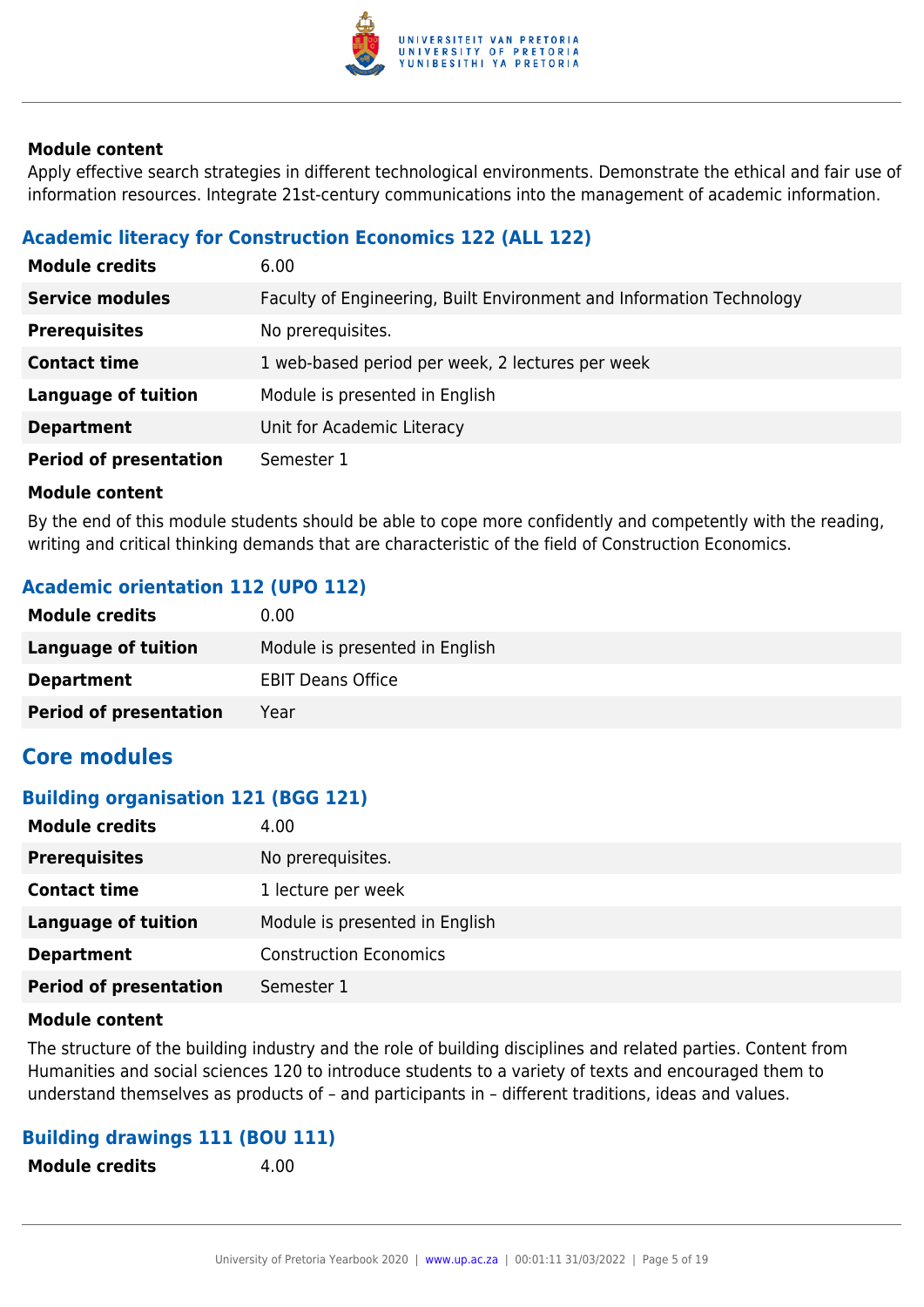

| <b>Prerequisites</b>          | No prerequisites.                        |
|-------------------------------|------------------------------------------|
| <b>Contact time</b>           | 1 lecture per week, 1 practical per week |
| Language of tuition           | Module is presented in English           |
| <b>Department</b>             | <b>Construction Economics</b>            |
| <b>Period of presentation</b> | Semester 1                               |

Students are introduced to design aspects in the built environment by doing basic technical drawings of simple building structures with appropriate detail sketches.

## **Building science 110 (BWT 110)**

| <b>Module credits</b>         | 8.00                           |
|-------------------------------|--------------------------------|
| <b>Prerequisites</b>          | No prerequisites.              |
| <b>Contact time</b>           | 3 lectures per week            |
| <b>Language of tuition</b>    | Module is presented in English |
| <b>Department</b>             | <b>Construction Economics</b>  |
| <b>Period of presentation</b> | Semester 1                     |
|                               |                                |

#### **Module content**

Principles, methods and materials used in best practice in the construction of single-storey buildings up to wall plate height.

## **Building science 120 (BWT 120)**

| <b>Module credits</b>         | 8.00                           |
|-------------------------------|--------------------------------|
| <b>Prerequisites</b>          | <b>BWT 110</b>                 |
| <b>Contact time</b>           | 3 lectures per week            |
| <b>Language of tuition</b>    | Module is presented in English |
| <b>Department</b>             | <b>Construction Economics</b>  |
| <b>Period of presentation</b> | Semester 2                     |

#### **Module content**

Principles, methods and materials used in best practice in the construction of single-storey buildings from wall plate height to completion including finishes and external work. Introduction to alternative practices and materials for sustainability.

## **Economics 110 (EKN 110)**

| <b>Module credits</b> | 10.00 |
|-----------------------|-------|
|-----------------------|-------|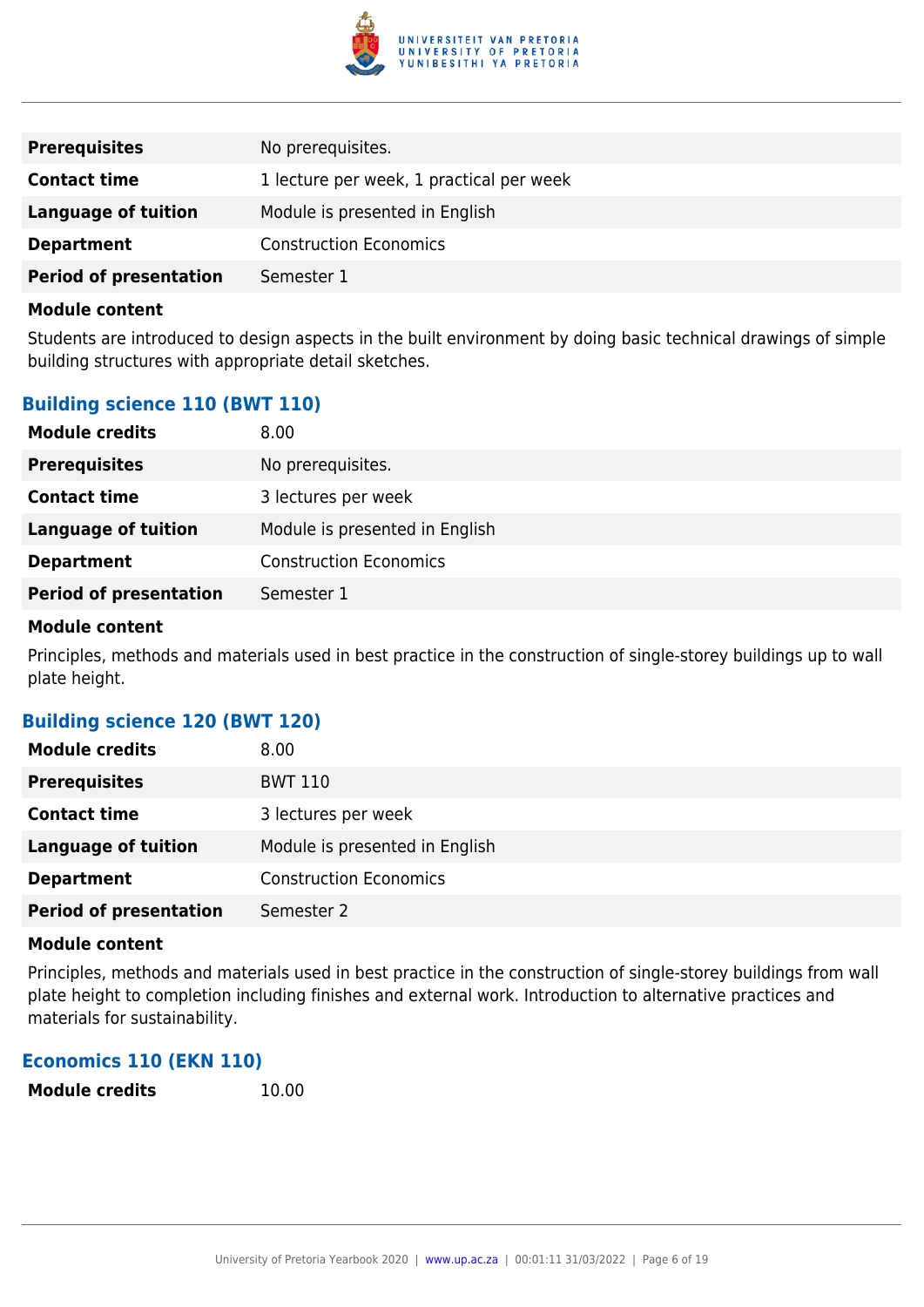

| <b>Service modules</b>        | Faculty of Engineering, Built Environment and Information Technology<br><b>Faculty of Education</b><br><b>Faculty of Humanities</b><br>Faculty of Natural and Agricultural Sciences |
|-------------------------------|-------------------------------------------------------------------------------------------------------------------------------------------------------------------------------------|
| <b>Prerequisites</b>          | No prerequisites.                                                                                                                                                                   |
| <b>Contact time</b>           | 1 discussion class per week, 2 lectures per week                                                                                                                                    |
| <b>Language of tuition</b>    | Module is presented in English                                                                                                                                                      |
| <b>Department</b>             | Economics                                                                                                                                                                           |
| <b>Period of presentation</b> | Semester 1                                                                                                                                                                          |

This module deals with the core principles of economics. A distinction between macroeconomics and microeconomics is made. A discussion of the market system and circular flow of goods, services and money is followed by a section dealing with microeconomic principles, including demand and supply analysis, consumer behaviour and utility maximisation, production and the costs thereof, and the different market models and firm behaviour. Labour market institutions and issues, wage determination, as well as income inequality and poverty are also addressed. A section of money, banking, interest rates and monetary policy concludes the course.

### **Economics 120 (EKN 120)**

| <b>Module credits</b>         | 10.00                                                                                                                                                                               |
|-------------------------------|-------------------------------------------------------------------------------------------------------------------------------------------------------------------------------------|
| <b>Service modules</b>        | Faculty of Engineering, Built Environment and Information Technology<br><b>Faculty of Education</b><br><b>Faculty of Humanities</b><br>Faculty of Natural and Agricultural Sciences |
| <b>Prerequisites</b>          | EKN 110 GS or EKN 113 GS and at least 4 (50-59%) in Mathematics in the Grade<br>12 examination or 60% in STK 113 and concurrently registered for STK 123                            |
| <b>Contact time</b>           | 1 discussion class per week, 2 lectures per week                                                                                                                                    |
| <b>Language of tuition</b>    | Module is presented in English                                                                                                                                                      |
| <b>Department</b>             | Economics                                                                                                                                                                           |
| <b>Period of presentation</b> | Semester 2                                                                                                                                                                          |

#### **Module content**

This module deals with the core principles of economics, especially macroeconomic measurement the private and public sectors of the South African economy receive attention, while basic macroeconomic relationships and the measurement of domestic output and national income are discussed. Aggregate demand and supply analysis stands core to this course which is also used to introduce students to the analysis of economic growth, unemployment and inflation. The microeconomics of government is addressed in a separate section, followed by a section on international economics, focusing on international trade, exchange rates and the balance of payments. The economics of developing countries and South Africa in the global economy conclude the course.

### **Building services 112 (GBD 112)**

**Module credits** 6.00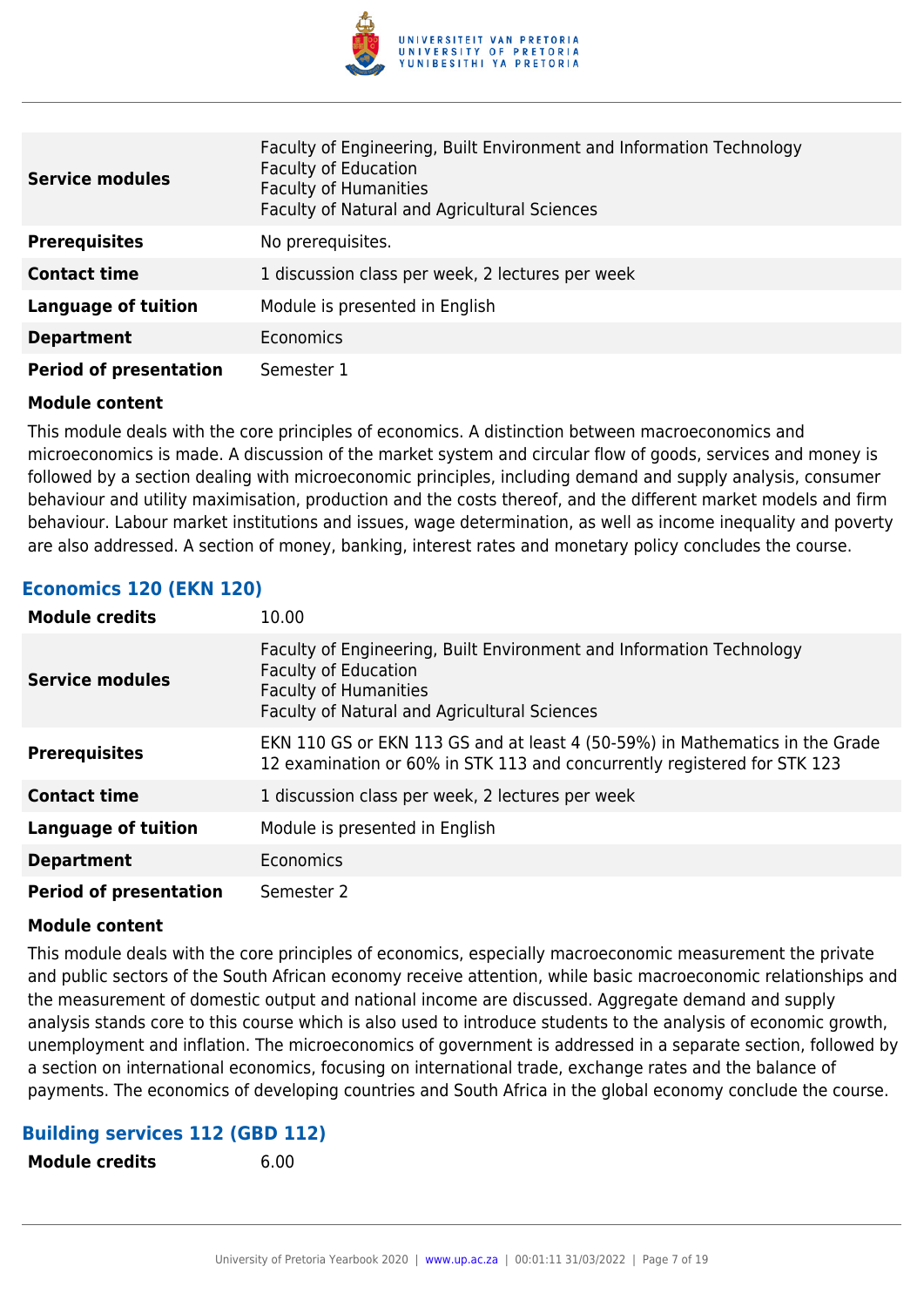

| <b>Prerequisites</b>          | No prerequisites.              |
|-------------------------------|--------------------------------|
| <b>Contact time</b>           | 2 lectures per week            |
| <b>Language of tuition</b>    | Module is presented in English |
| <b>Department</b>             | <b>Construction Economics</b>  |
| <b>Period of presentation</b> | Semester 1                     |

Sanitary services; soil and waste drainage for simple, multi-storey and multi-purpose buildings; local sewage bylaws; construction of all types of sewage and sanitary fittings.

## **Building services 122 (GBD 122)**

| <b>Module credits</b>         | 6.00                           |
|-------------------------------|--------------------------------|
| <b>Prerequisites</b>          | No prerequisites.              |
| <b>Contact time</b>           | 2 lectures per week            |
| <b>Language of tuition</b>    | Module is presented in English |
| <b>Department</b>             | <b>Construction Economics</b>  |
| <b>Period of presentation</b> | Semester 2                     |
|                               |                                |

#### **Module content**

Sanitary services; hot and cold-water supply to simple and multi-storey buildings; local by-laws; water reticulation to town development; different hot-water systems; water purification systems; water and energy saving.

## **Quantities 101 (HVH 101)**

| <b>Module credits</b>         | 24.00                                     |
|-------------------------------|-------------------------------------------|
| <b>Prerequisites</b>          | No prerequisites.                         |
| <b>Contact time</b>           | 1 practical per week, 3 lectures per week |
| <b>Language of tuition</b>    | Module is presented in English            |
| <b>Department</b>             | <b>Construction Economics</b>             |
| <b>Period of presentation</b> | Year                                      |

#### **Module content**

Introduction to quantity surveying, mensuration; interpretation of drawings, methodology of measuring, working up processes, general instructions, measuring of simple building elements.

## **Introduction to structures 110 (SKE 110)**

| <b>Module credits</b> | 8.00                                             |
|-----------------------|--------------------------------------------------|
| <b>Prerequisites</b>  | No prereguisites.                                |
| <b>Contact time</b>   | 1 discussion class per week, 2 lectures per week |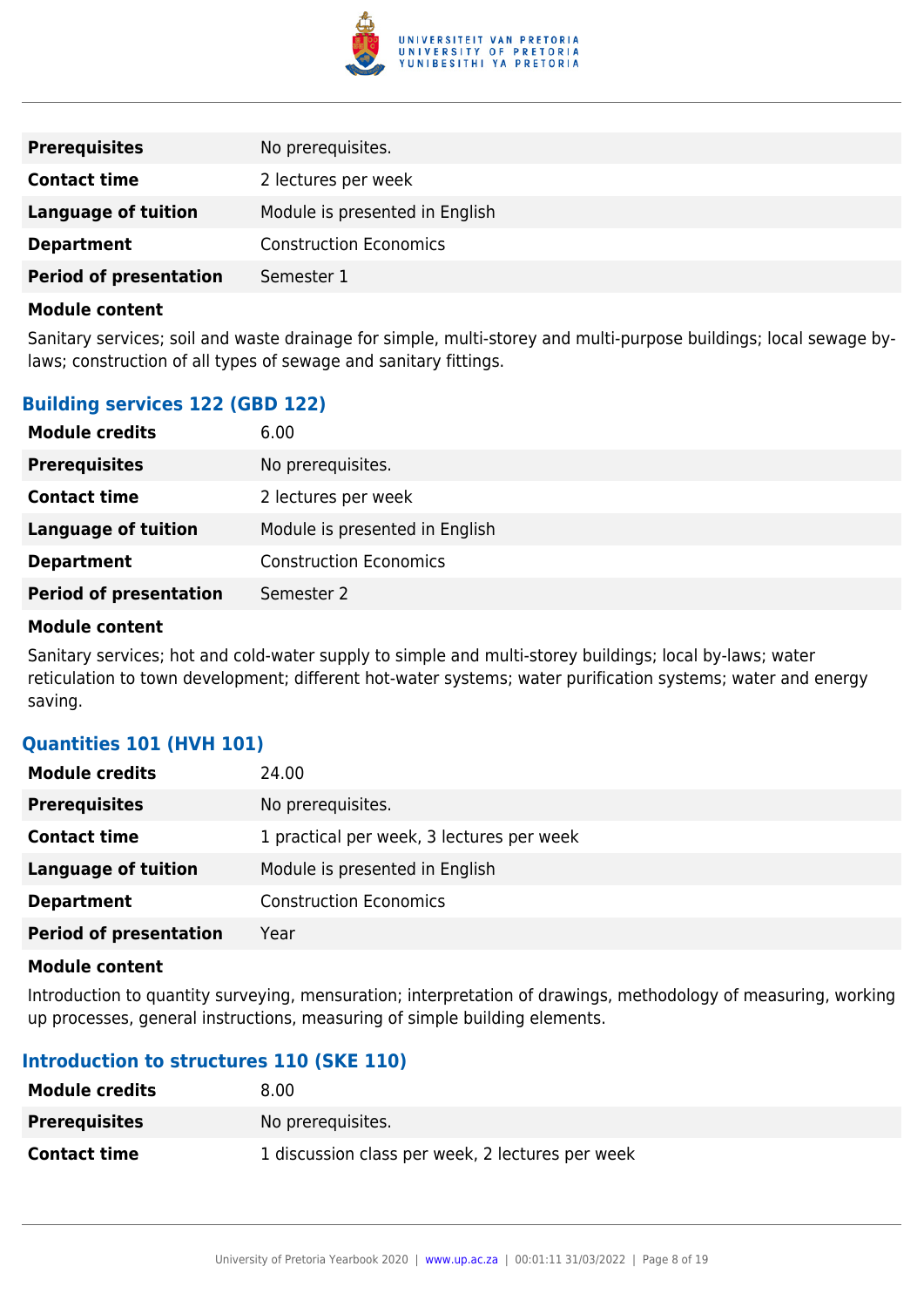

| Language of tuition           | Module is presented in English |
|-------------------------------|--------------------------------|
| <b>Department</b>             | Civil Engineering              |
| <b>Period of presentation</b> | Semester 1                     |

Design; basics (forces, moments, equilibrium, reactions, stress, strain); materials; loads; pin-jointed trusses; tension members.

### **Structures 120 (SKE 120)**

| <b>Module credits</b>         | 8.00                                     |
|-------------------------------|------------------------------------------|
| <b>Prerequisites</b>          | <b>SKE 110</b>                           |
| <b>Contact time</b>           | 1 tutorial per week, 2 lectures per week |
| <b>Language of tuition</b>    | Module is presented in English           |
| <b>Department</b>             | Civil Engineering                        |
| <b>Period of presentation</b> | Semester 2                               |
|                               |                                          |

#### **Module content**

Beams (shear force and bending moment, bending and shear stresses, design of standard beams in steel, concrete and timber, section properties, lateral restraint); compression members; combined axial and bending; deflection.

#### **Mathematics 134 (WTW 134)**

| <b>Module credits</b>         | 16.00                                                                                                                                       |
|-------------------------------|---------------------------------------------------------------------------------------------------------------------------------------------|
| <b>Service modules</b>        | Faculty of Engineering, Built Environment and Information Technology<br><b>Faculty of Education</b><br><b>Faculty of Veterinary Science</b> |
| <b>Prerequisites</b>          | 50% for Mathematics in Grade 12                                                                                                             |
| <b>Contact time</b>           | 1 tutorial per week, 4 lectures per week                                                                                                    |
| <b>Language of tuition</b>    | Module is presented in English                                                                                                              |
| <b>Department</b>             | Mathematics and Applied Mathematics                                                                                                         |
| <b>Period of presentation</b> | Semester 1                                                                                                                                  |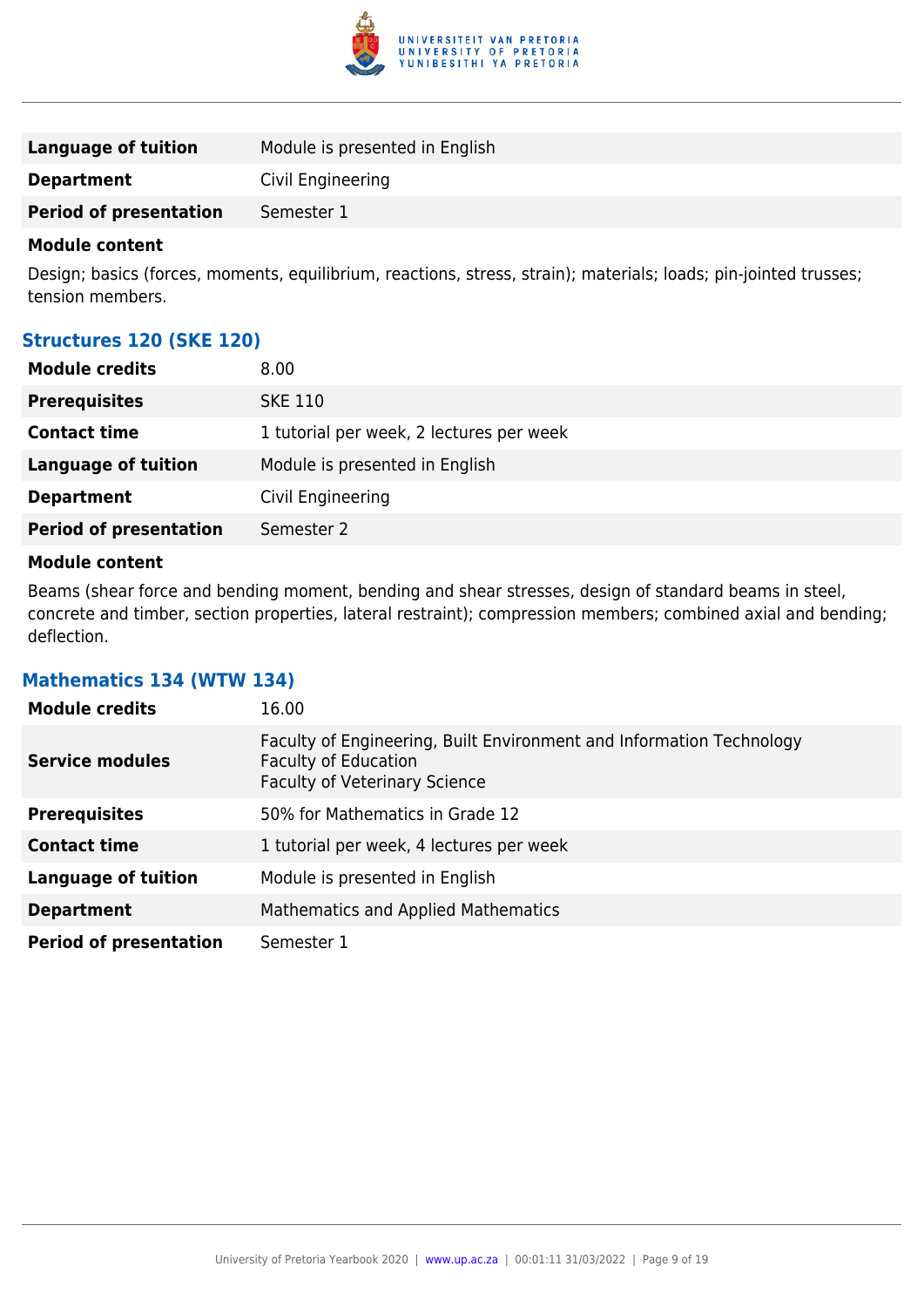

\*Students will not be credited for more than one of the following modules for their degree: WTW 134, WTW 165, WTW 114, WTW 158. WTW 134 does not lead to admission to Mathematics at 200 level and is intended for students who require Mathematics at 100 level only. WTW 134 is offered as WTW 165 in the second semester only to students who have applied in the first semester of the current year for the approximately 65 MBChB, or the 5-6 BChD places becoming available in the second semester and who were therefore enrolled for MGW 112 in the first semester of the current year.

Functions, derivatives, interpretation of the derivative, rules of differentiation, applications of differentiation, integration, interpretation of the definite integral, applications of integration. Matrices, solutions of systems of equations. All topics are studied in the context of applications.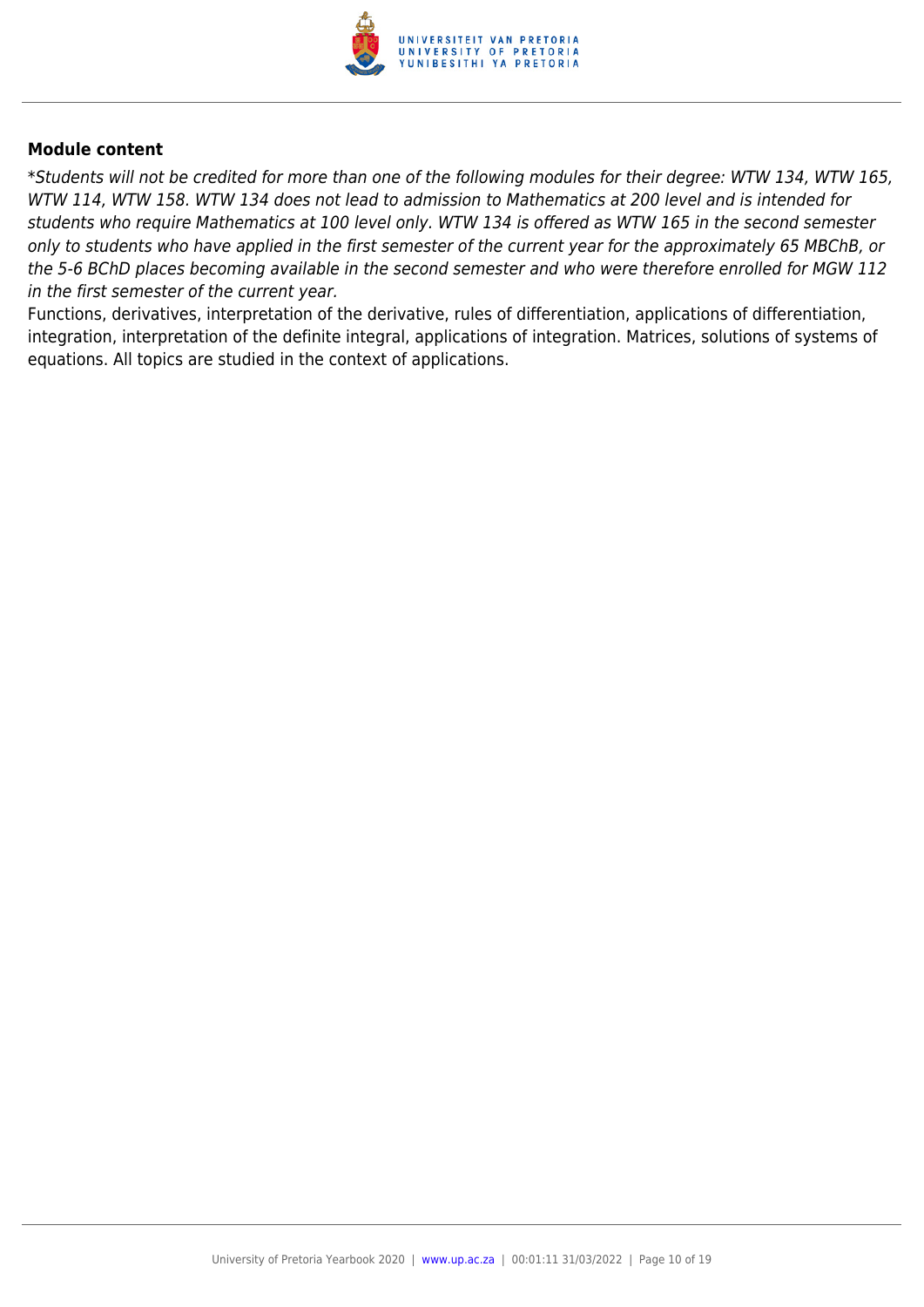

## Curriculum: Year 2

**Minimum credits: 121**

## **Core modules**

## **Building science 210 (BWT 210)**

| <b>Module credits</b>         | 12.00                          |
|-------------------------------|--------------------------------|
| <b>Prerequisites</b>          | <b>BWT 110 and BWT 120</b>     |
| <b>Contact time</b>           | 3 lectures per week            |
| Language of tuition           | Module is presented in English |
| <b>Department</b>             | <b>Construction Economics</b>  |
| <b>Period of presentation</b> | Semester 1                     |

### **Module content**

Advanced application of construction technology for the erection of multi-storey, steel reinforced concrete structures as well as steel portal frame construction. Bulk excavations for the creation of deep basements including lateral support through piling systems and other retaining wall structures to prevent embankment failure. Introduction to construction management principles and the effect thereof on the construction process in terms of time, cost and quality. Management of temporary site works, applying formwork design principles, building equipment and earth moving machinery required in advanced construction technology.

## **Building science 220 (BWT 220)**

| <b>Module credits</b>         | 8.00                           |
|-------------------------------|--------------------------------|
| <b>Prerequisites</b>          | No prerequisites.              |
| <b>Contact time</b>           | 3 lectures per week            |
| <b>Language of tuition</b>    | Module is presented in English |
| <b>Department</b>             | <b>Construction Economics</b>  |
| <b>Period of presentation</b> | Semester 2                     |

#### **Module content**

Material study of metals and materials. Study and development of sensitivity for and the philosophy of industrial safety, accident prevention and total loss control safety risk management in the construction industry.

## **Property law 222 (EOW 222)**

| <b>Module credits</b> | 8.00                                             |
|-----------------------|--------------------------------------------------|
| <b>Prerequisites</b>  | No prerequisites.                                |
| <b>Contact time</b>   | 1 discussion class per week, 2 lectures per week |
| Language of tuition   | Module is presented in English                   |
| <b>Department</b>     | <b>Construction Economics</b>                    |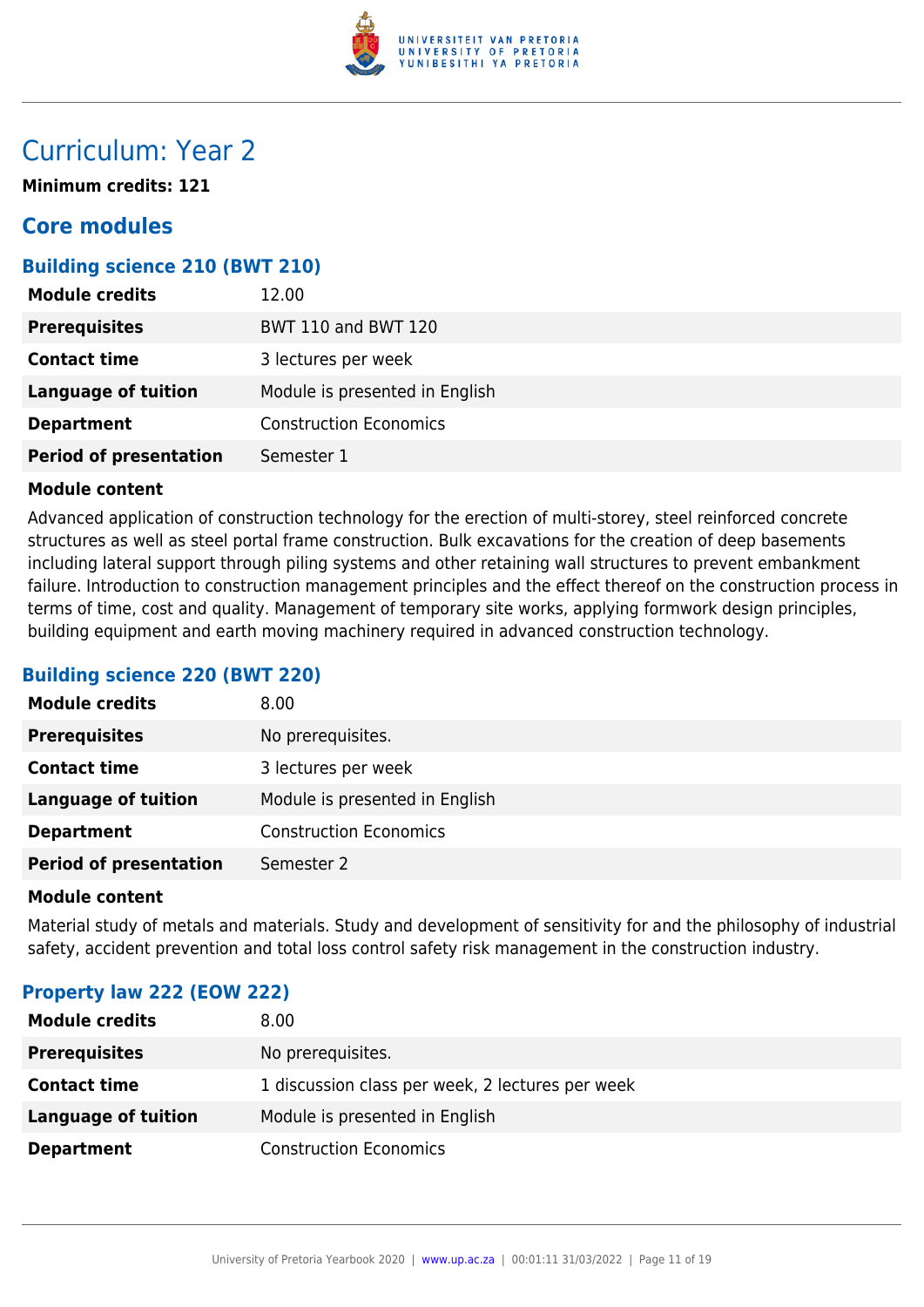

#### **Period of presentation** Semester 2

#### **Module content**

The development of an understanding of the South African Law of Property and statutes relating to immovable and real rights; the acquisition of rights over land in South Africa; forms of land tenure; possession and occupation of immovable property, survey of land, registration of rights over immovable property, servitudes, real and personal securities, subdivision of land zoning regulations.

#### **Financial management 110 (FBS 110)**

| <b>Module credits</b>         | 10.00                                                                                                                |
|-------------------------------|----------------------------------------------------------------------------------------------------------------------|
| <b>Service modules</b>        | Faculty of Engineering, Built Environment and Information Technology<br>Faculty of Natural and Agricultural Sciences |
| <b>Prerequisites</b>          | No prerequisites.                                                                                                    |
| <b>Contact time</b>           | 3 lectures per week                                                                                                  |
| <b>Language of tuition</b>    | Module is presented in English                                                                                       |
| <b>Department</b>             | <b>Financial Management</b>                                                                                          |
| <b>Period of presentation</b> | Semester 1                                                                                                           |

#### **Module content**

\*Only for BSc (Mathematical Statistics. Construction Management, Real Estate and Quantity Surveying) and BEng (Industrial Engineering) students.

Purpose and functioning of financial management. Basic financial management concepts. Accounting concepts and the use of the basic accounting equation to describe the financial position of a business. Recording of financial transactions. Relationship between cash and accounting profit. Internal control and the management of cash. Debtors and short-term investments. Stock valuation models. Depreciation. Financial statements of a business. Distinguishing characteristics of the different forms of businesses. Overview of financial markets and the role of financial institutions. Risk and return characteristics of various financial instruments. Issuing ordinary shares and debt instruments.

### **Building services 211 (GBD 211)**

| <b>Module credits</b>         | 6.00                           |
|-------------------------------|--------------------------------|
| <b>Prerequisites</b>          | No prerequisites.              |
| <b>Contact time</b>           | 2 lectures per week            |
| <b>Language of tuition</b>    | Module is presented in English |
| <b>Department</b>             | <b>Construction Economics</b>  |
| <b>Period of presentation</b> | Semester 1                     |

#### **Module content**

Introduction to the principles of indoor comfort. Heating, ventilation and air-conditioning systems. Installation and operation of lifts and other mechanical services. Fire detection and protection.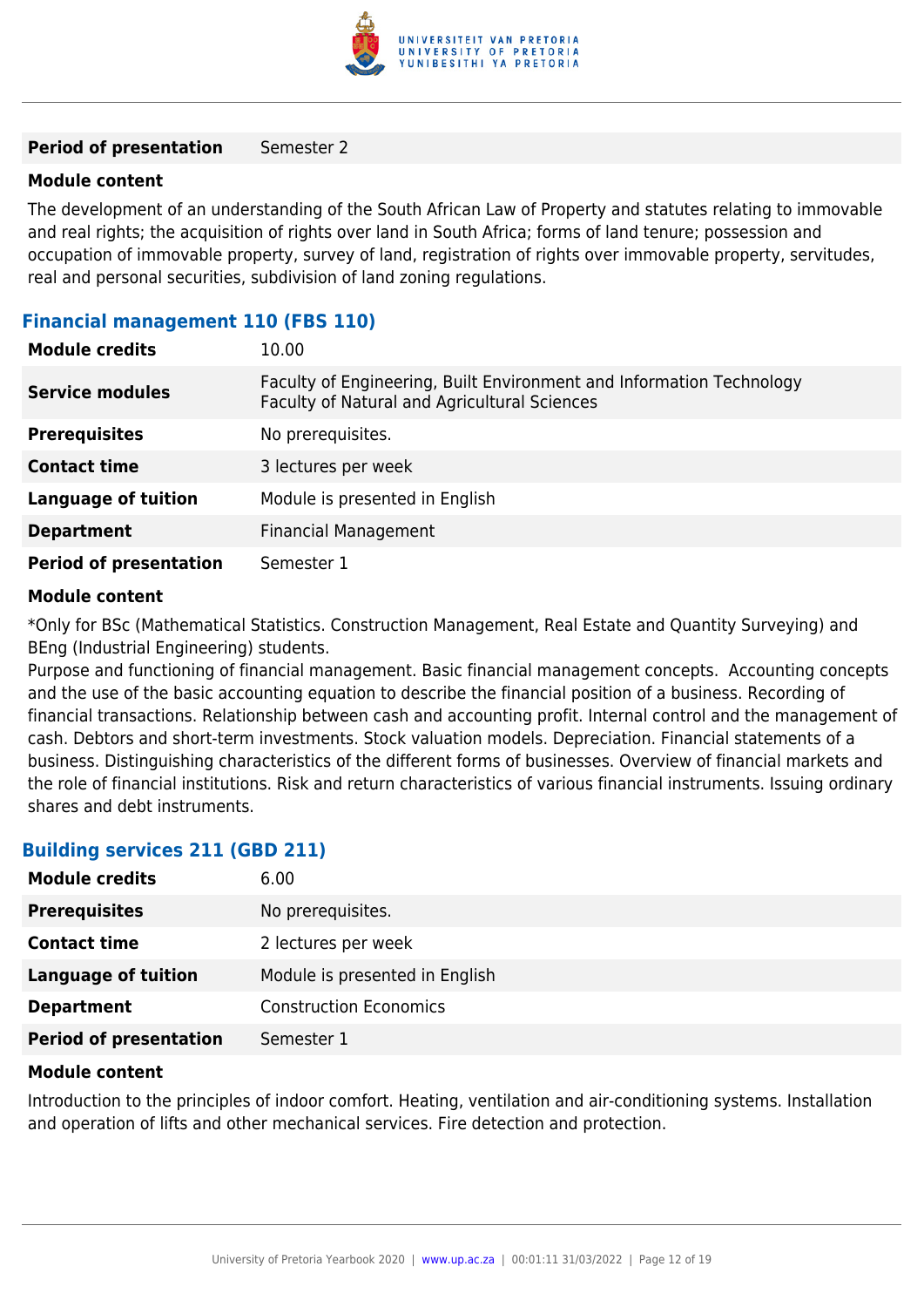

## **Building services 221 (GBD 221)**

| No prerequisites.<br><b>Prerequisites</b><br><b>Contact time</b><br>2 lectures per week<br>Module is presented in English<br><b>Language of tuition</b><br><b>Construction Economics</b><br><b>Department</b><br><b>Period of presentation</b><br>Semester 2 | <b>Module credits</b> | 6.00 |
|--------------------------------------------------------------------------------------------------------------------------------------------------------------------------------------------------------------------------------------------------------------|-----------------------|------|
|                                                                                                                                                                                                                                                              |                       |      |
|                                                                                                                                                                                                                                                              |                       |      |
|                                                                                                                                                                                                                                                              |                       |      |
|                                                                                                                                                                                                                                                              |                       |      |
|                                                                                                                                                                                                                                                              |                       |      |

## **Module content**

Theory of electricity; regulations of electricity-supply authorities; electrical installations; distribution of electricity.

## **Quantities 200 (HVH 200)**

| <b>Module credits</b>         | 24.00                                     |
|-------------------------------|-------------------------------------------|
| <b>Prerequisites</b>          | BWT 110, BWT 120 and HVH 101              |
| <b>Contact time</b>           | 1 practical per week, 3 lectures per week |
| Language of tuition           | Module is presented in English            |
| <b>Department</b>             | <b>Construction Economics</b>             |
| <b>Period of presentation</b> | Year                                      |
|                               |                                           |

#### **Module content**

Measuring of simple buildings and simple building elements, and external works. Abstracting and billing.

## **Community-based project 201 (JCP 201)**

| <b>Module credits</b>         | 8.00                             |
|-------------------------------|----------------------------------|
| <b>Prerequisites</b>          | No prerequisites.                |
| <b>Contact time</b>           | 1 other contact session per week |
| <b>Language of tuition</b>    | Module is presented in English   |
| <b>Department</b>             | <b>Informatics</b>               |
| <b>Period of presentation</b> | Year                             |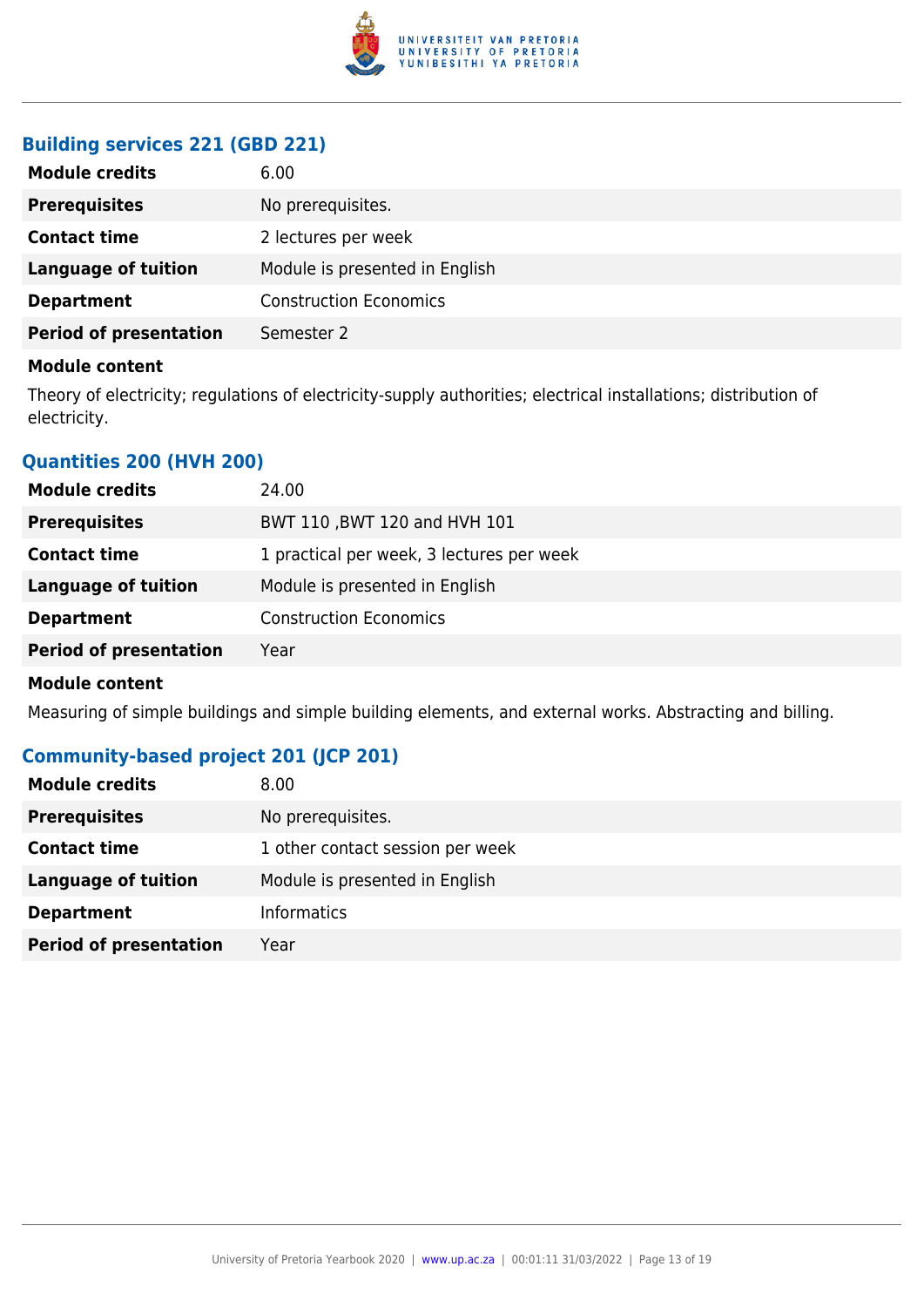

This project-orientated module is a form of applied learning which is directed at specific community needs and is integrated into all undergraduate academic programmes offered by the Faculty of Engineering, Built Environment and Information Technology. The main objectives with the module are as follows:

(1) The execution of a community related project aimed at achieving a beneficial impact on a chosen section of society, preferably but not exclusively, by engagement with a section of society which is different from the student's own social background.

(2) The development of an awareness of personal, social and cultural values, an attitude to be of service, and an understanding of social issues, for the purpose of being a responsible professional.

(3) The development of important multidisciplinary and life skills, such as communication, interpersonal and leadership skills.

Assessment in the module will include all or most of the following components: evaluation and approval of project proposal, assessment of oral and/or written progress reports, peer assessment in the event of team projects, written reportback by those at which the project was aimed at, and final assessment on grounds of the submission of a portfolio and a written report.

## **Civil engineering services 220 (SKE 220)**

| <b>Module credits</b>         | 8.00                           |
|-------------------------------|--------------------------------|
| <b>Prerequisites</b>          | No prerequisites.              |
| <b>Contact time</b>           | 3 lectures per week            |
| <b>Language of tuition</b>    | Module is presented in English |
| <b>Department</b>             | Civil Engineering              |
| <b>Period of presentation</b> | Semester 2                     |
|                               |                                |

#### **Module content**

Water reticulation; sewerage reticulation; stormwater reticulation; roads.

### **Statistics 110 (STK 110)**

| <b>Module credits</b>         | 13.00                                                                                                                                                                               |
|-------------------------------|-------------------------------------------------------------------------------------------------------------------------------------------------------------------------------------|
| Service modules               | Faculty of Engineering, Built Environment and Information Technology<br><b>Faculty of Education</b><br><b>Faculty of Humanities</b><br>Faculty of Natural and Agricultural Sciences |
| <b>Prerequisites</b>          | At least 5 (60-69%) in Mathematics in the Grade 12 examination. Candidates who<br>do not qualify for STK 110 must register for STK 113 and STK 123                                  |
| <b>Contact time</b>           | 1 practical per week, 1 tutorial per week, 3 lectures per week                                                                                                                      |
| <b>Language of tuition</b>    | Module is presented in English                                                                                                                                                      |
| <b>Department</b>             | <b>Statistics</b>                                                                                                                                                                   |
| <b>Period of presentation</b> | Semester 1                                                                                                                                                                          |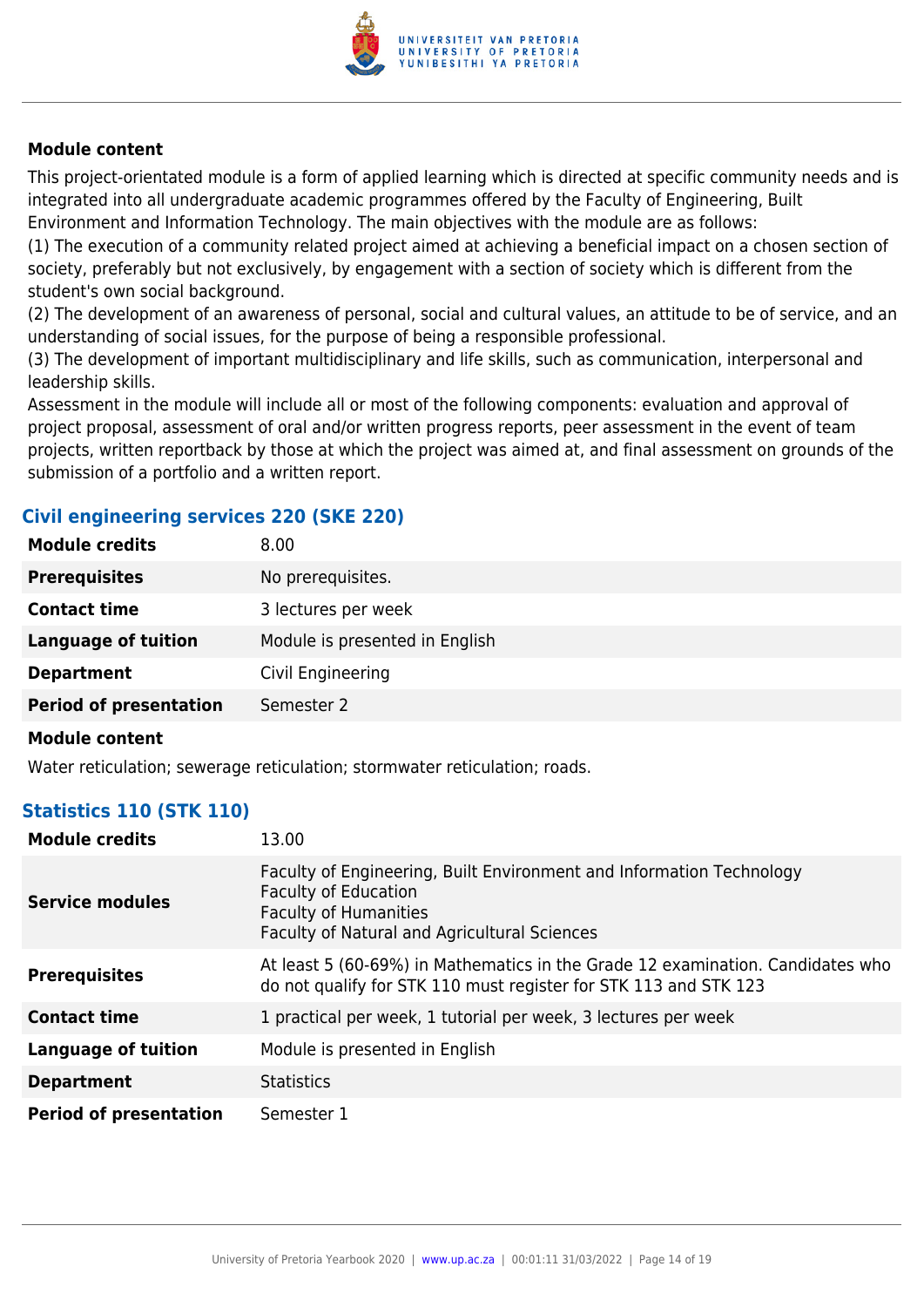

Descriptive statistics:

Sampling and the collection of data; frequency distributions and graphical representations. Descriptive measures of location and dispersion.

Probability and inference:

Introductory probability theory and theoretical distributions. Sampling distributions. Estimation theory and hypothesis testing of sampling averages and proportions (one and two-sample cases). Supporting mathematical concepts. Statistical concepts are demonstrated and interpreted through practical coding and simulation within a data science framework.

### **Statistics 161 (STK 161)**

| <b>Module credits</b>         | 6.00                                                                 |
|-------------------------------|----------------------------------------------------------------------|
| <b>Service modules</b>        | Faculty of Engineering, Built Environment and Information Technology |
| <b>Prerequisites</b>          | STK 110 GS or both STK 113 GS and STK 123 GS                         |
| <b>Contact time</b>           | 1 practical per week, 3 lectures per week                            |
| <b>Language of tuition</b>    | Module is presented in English                                       |
| <b>Department</b>             | <b>Statistics</b>                                                    |
| <b>Period of presentation</b> | Quarter 2 and 3                                                      |

#### **Module content**

Students can only get credit for one of the following modules: STK 120 or STK 121 or STK 161. Analysis of variance, categorical data analysis, distribution-free methods, curve fitting, regression and correlation, the analysis of time series and indices. Supporting mathematical concepts. Statistical concepts are illustrated using simulation within a data science framework.

This module is also presented as an anti-semester (quarter 2) module. This is a terminating module.

## **Site surveying 213 (TRN 213)**

| <b>Module credits</b>         | 12.00                                     |
|-------------------------------|-------------------------------------------|
| <b>Prerequisites</b>          | No prerequisites.                         |
| <b>Contact time</b>           | 1 practical per week, 2 lectures per week |
| Language of tuition           | Module is presented in English            |
| <b>Department</b>             | Geography Geoinformatics and Meteorology  |
| <b>Period of presentation</b> | Semester 1                                |

#### **Module content**

General surveying; instruments, their handling and adjusting; surveying systems and simple calculations; determining of levels; setting out of the works; tacheometry and plotting; scales, planimetry; areas and volumes; construction surveying; aerial photography.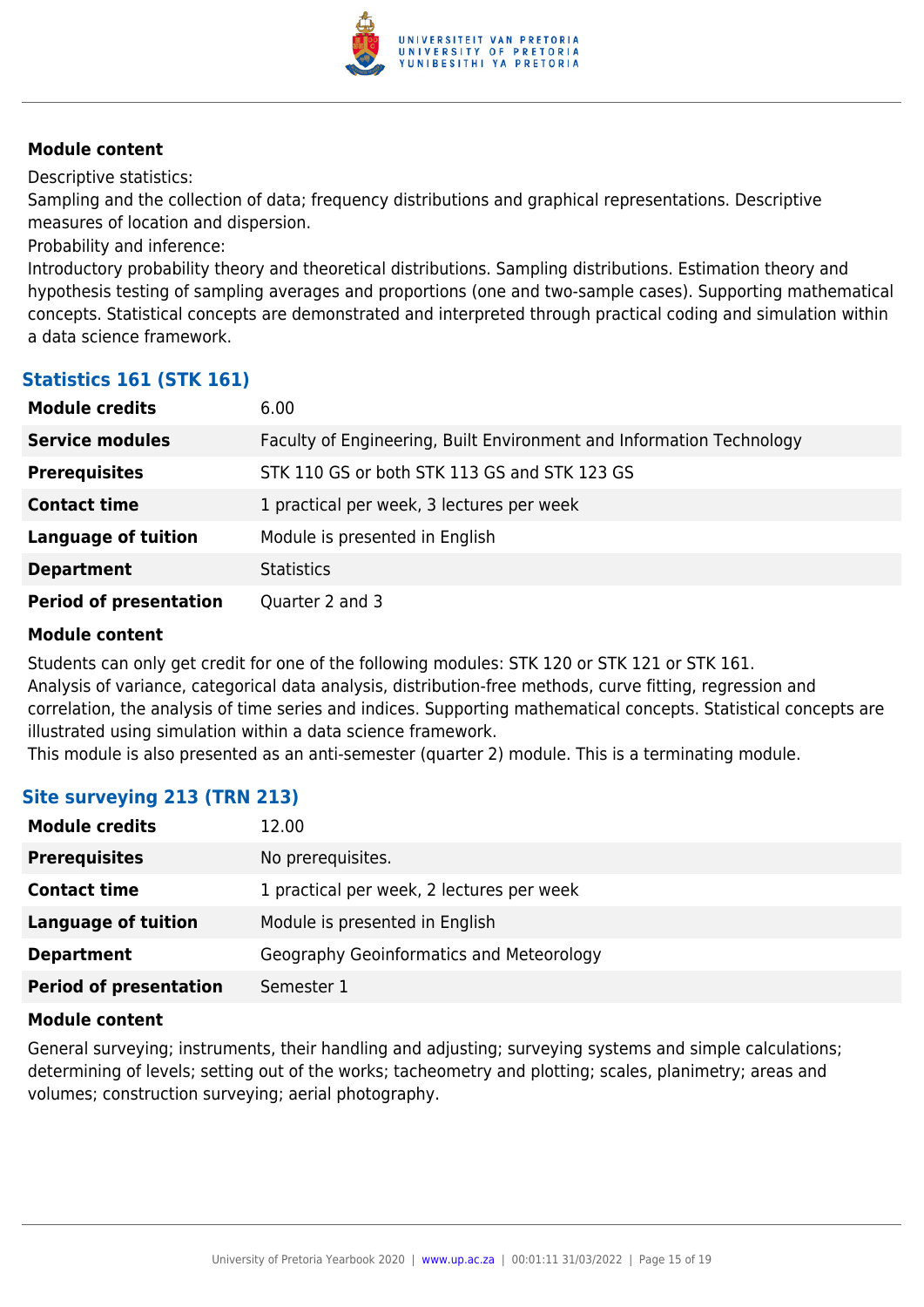

## Curriculum: Final year

**Minimum credits: 124**

## **Core modules**

## **Business law 310 (BER 310)**

| <b>Module credits</b>         | 10.00                                                                |
|-------------------------------|----------------------------------------------------------------------|
| <b>Service modules</b>        | Faculty of Engineering, Built Environment and Information Technology |
| <b>Prerequisites</b>          | No prerequisites.                                                    |
| <b>Contact time</b>           | 4 lectures per week                                                  |
| <b>Language of tuition</b>    | Separate classes for Afrikaans and English                           |
| <b>Department</b>             | Mercantile Law                                                       |
| <b>Period of presentation</b> | Semester 1                                                           |

#### **Module content**

Introduction to law. General principles of the law of contract. Specific contracts: purchase contracts; letting and hiring of work; employment contracts. Agency. General aspects of entrepreneurial law.

## **Housing 320 (BHU 320)**

| <b>Module credits</b>         | 6.00                                        |
|-------------------------------|---------------------------------------------|
| <b>Prerequisites</b>          | No prerequisites.                           |
| <b>Contact time</b>           | 2 lectures per week                         |
| Language of tuition           | Afrikaans and English are used in one class |
| <b>Department</b>             | <b>Construction Economics</b>               |
| <b>Period of presentation</b> | Semester 2                                  |

### **Module content**

Concepts, principles, history, current trends in settlement, shelter and integrated living environments; role of housing in society; statutory policy and planning frameworks and paradigms; housing delivery options; housing development management; financing and property rights options; housing types and densities; housing product, norms and standards; management and maintenance of social housing stock; housing needs assessment and post-occupancy evaluation; consumer education and protection.

## **Quantity surveying practice 300 (BRK 300)**

| <b>Module credits</b> | 18.00                                       |
|-----------------------|---------------------------------------------|
| <b>Prerequisites</b>  | <b>HVH 200</b>                              |
| <b>Contact time</b>   | 3 lectures per week                         |
| Language of tuition   | Afrikaans and English are used in one class |
| <b>Department</b>     | <b>Construction Economics</b>               |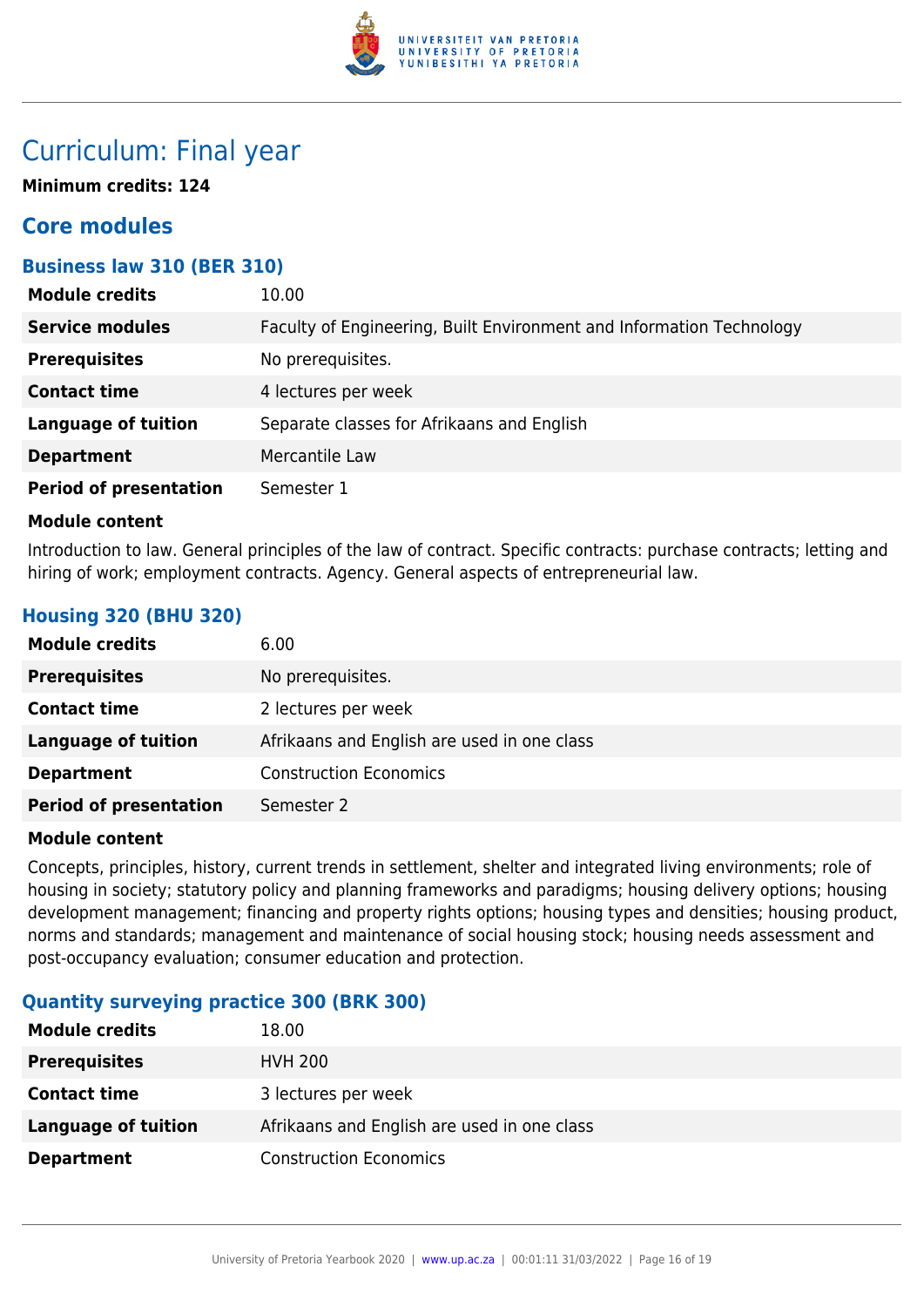

#### **Period of presentation** Year

#### **Module content**

Management theory; basic principles of production management, lists of materials; pricing; payment certificates; final accounts; contract price adjustments; application of computer-based measuring programmes.

### **Building science 310 (BWT 310)**

| <b>Module credits</b>         | 10.00                                       |
|-------------------------------|---------------------------------------------|
| <b>Prerequisites</b>          | No prerequisites.                           |
| <b>Contact time</b>           | 3 lectures per week                         |
| <b>Language of tuition</b>    | Afrikaans and English are used in one class |
| <b>Department</b>             | <b>Construction Economics</b>               |
| <b>Period of presentation</b> | Semester 1                                  |

#### **Module content**

Erection and construction of specialised building components and finishes. Acoustics. Material study of plastics, glues, rubber, mastics, bonding agents, fibre cement, bituminous products, sealers, epoxies and waterproofing.

### **Building science 320 (BWT 320)**

| <b>Module credits</b>         | 8.00                                        |
|-------------------------------|---------------------------------------------|
| <b>Prerequisites</b>          | No prerequisites.                           |
| <b>Contact time</b>           | 3 lectures per week                         |
| <b>Language of tuition</b>    | Afrikaans and English are used in one class |
| <b>Department</b>             | <b>Construction Economics</b>               |
| <b>Period of presentation</b> | Semester 2                                  |

#### **Module content**

Thermal properties of insulation systems and construction materials. Review of current development and construction practice; alternative construction technologies; innovation in construction; technical evaluation of innovative construction materials and methods; life cycle costing and life cycle analysis; the National Building Regulations.

### **Financial management 210 (FBS 210)**

| <b>Module credits</b>      | 16.00                                                                                                                                                                                                                                                             |
|----------------------------|-------------------------------------------------------------------------------------------------------------------------------------------------------------------------------------------------------------------------------------------------------------------|
| <b>Service modules</b>     | Faculty of Engineering, Built Environment and Information Technology                                                                                                                                                                                              |
| <b>Prerequisites</b>       | BCom Financial Sciences, Investment Management and Law: FRK111 and FRK121<br>(or FRK100 or 101), STK110, 120 or FBS121, and simultaneously registered for<br>FRK211;BSc Construction Management, Quantity Surveying and Real Estate:<br>FBS110, STK110 and STK161 |
| <b>Contact time</b>        | 3 lectures per week                                                                                                                                                                                                                                               |
| <b>Language of tuition</b> | Module is presented in English                                                                                                                                                                                                                                    |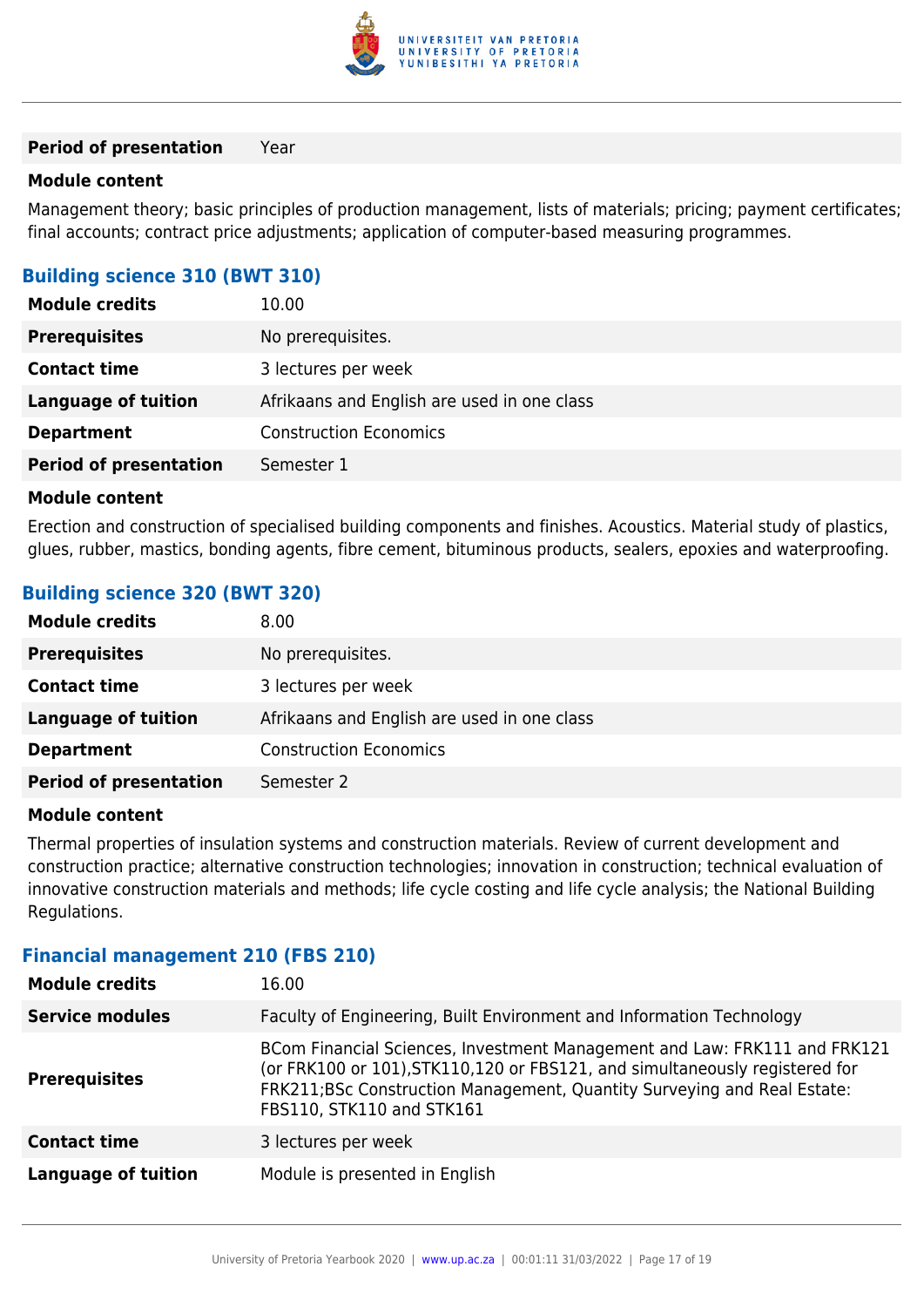

**Department** Financial Management

#### **Period of presentation** Semester 1

#### **Module content**

\*Only for BCom (Financial Sciences, Investment Management and Law) and BSc (Construction Management , Quantity Surveying and Real Estate) students.

Framework and purpose of financial management; understanding financial statements; analysis of financial statements for decision making; time value of money; risk and return relationships; business valuation; shortterm planning; current asset management.

### **Financial management 361 (FBS 361)**

| FBS 210; only for BSc (Construction Management), BSc (Quantity Surveying) and<br><b>Prerequisites</b><br>BSc (Real Estate) students.<br><b>Contact time</b><br>3 lectures per week | <b>Module credits</b> | 10.00 |
|------------------------------------------------------------------------------------------------------------------------------------------------------------------------------------|-----------------------|-------|
|                                                                                                                                                                                    |                       |       |
|                                                                                                                                                                                    |                       |       |
| Module is presented in English<br><b>Language of tuition</b>                                                                                                                       |                       |       |
| <b>Financial Management</b><br><b>Department</b>                                                                                                                                   |                       |       |
| <b>Period of presentation</b><br>Quarter 3                                                                                                                                         |                       |       |

#### **Module content**

Cash flow calculations; the investment decision and the study of financial selection criteria in the evaluation of capital investment projects; the cost of capital; determination of capital requirements and the financing of a business to maintain the optimal capital structure.

## **Building services 311 (GBD 311)**

| <b>Module credits</b>         | 6.00                                        |
|-------------------------------|---------------------------------------------|
| <b>Prerequisites</b>          | GBD 221                                     |
| <b>Contact time</b>           | 2 lectures per week                         |
| <b>Language of tuition</b>    | Afrikaans and English are used in one class |
| <b>Department</b>             | <b>Construction Economics</b>               |
| <b>Period of presentation</b> | Semester 1                                  |

#### **Module content**

Principles of illumination; illumination installations; lightning security; security systems; communication systems. Multimedia installations.

### **Quantities 300 (HVH 300)**

| <b>Module credits</b> | 24.00                                          |
|-----------------------|------------------------------------------------|
| <b>Prerequisites</b>  | BWT 210, BWT 220, GBD 112, GBD 122 and HVH 200 |
| <b>Contact time</b>   | 1 practical per week, 3 lectures per week      |
| Language of tuition   | Afrikaans and English are used in one class    |